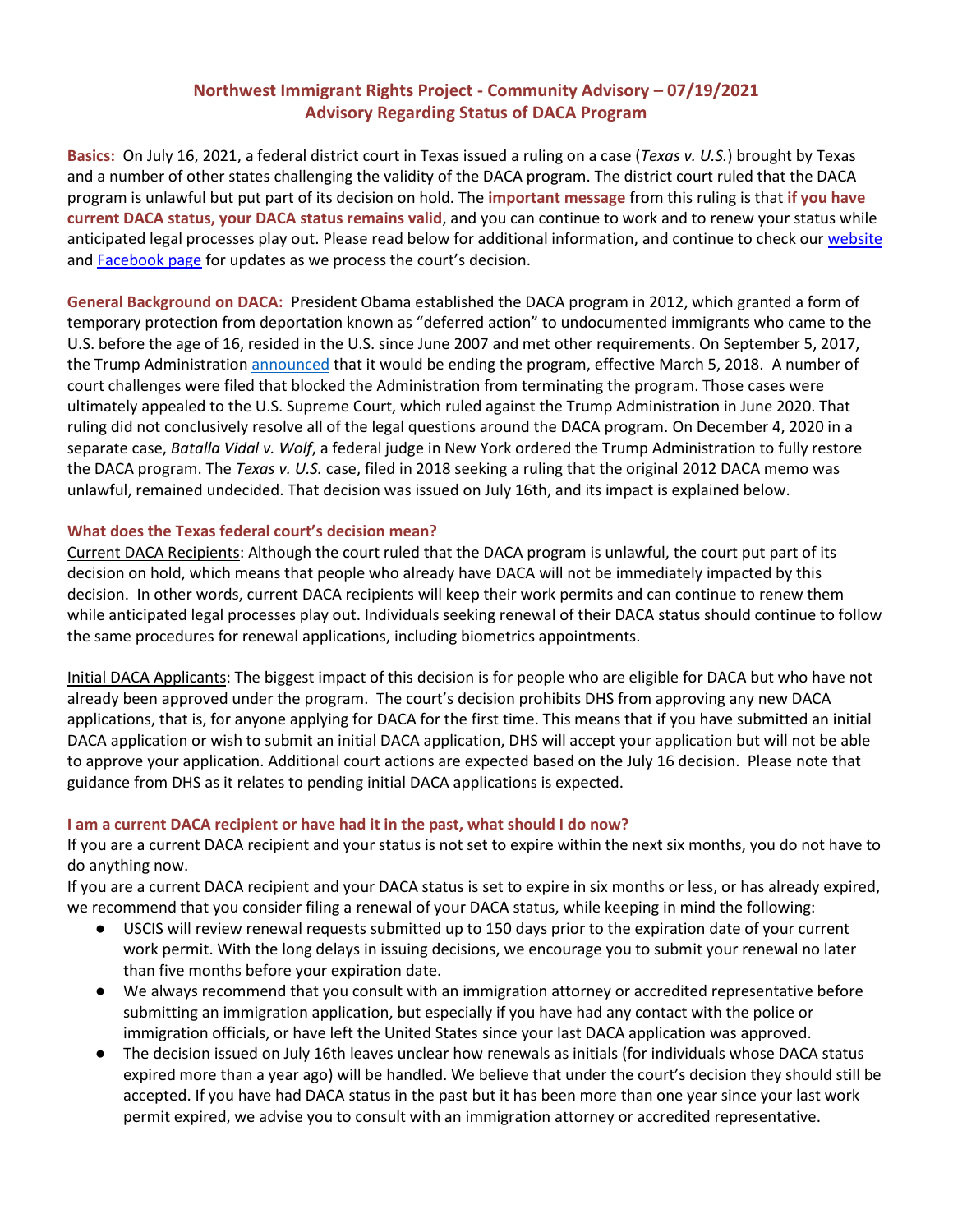We also recommend that DACA recipients who have not already done so recently consult with an immigration attorney or accredited representative to explore whether they might qualify for an immigration status that has a path to citizenship. It is particularly important DACA recipients do this if they:

- Are married to a U.S. citizen or lawful permanent resident;
- Have been the victim of a crime such as domestic violence, sexual assault or others in the U.S.; or
- Are under 21 years of age and not living with one or both of their parents.

**I never applied for DACA but think I qualify, what should I do?** This court decision means that DHS will not issue approvals on applications from individuals applying for DACA for the first time. If you have never applied to the DACA program but you believe you mee[t the criteria](https://www.uscis.gov/archive/consideration-of-deferred-action-for-childhood-arrivals-daca#guidelines) for the program, our current advice is that you consult with an immigration attorney or accredited representative to understand if you do qualify and to discuss the risks and benefits of submitting an application. You should understand that, at this time, there is still a risk that further legal actions will mean that if DHS is allowed to make decisions on initial applications, they may be rejected. If you decide to proceed with an initial application, there remains a possibility that you may end up losing your application fee. Because of this uncertainty, our organization will not be providing assistance in submitting initial DACA applications unless the person is in removal (deportation) proceedings, at least until the legal issues are resolved.

**I have DACA and am currently working, should I tell my employer about my status?** You are not required to tell your employer that you have DACA status or when your work permit expires. It is your employer's responsibility to re-verify your work authorization status. Your employer should not take adverse action against you as long as your work permit remains valid. But keep in mind that the fact that you have a valid social security number will not mean that you will have permission to work if your work permit has expired.

**I am in removal (deportation) proceedings, what should I do?** If you are represented by an attorney, you should contact your attorney. If you do not have an attorney, you should consult an immigration attorney or accredited representative as soon as possible. If you cannot afford an attorney, you can contact NWIRP's offices at the numbers listed below.

**I am a current DACA recipient and am considering traveling outside the U.S. under advance parole, what should I do?** This ruling did not directly address advance parole. It is therefore unclear whether DACA recipients can still request advance parole. We urge DACA recipients who are considering international travel to first speak with an attorney or accredited representative. During the current public health crisis, we generally do not recommend any international travel as travel restrictions are constantly changing and there is a risk that you may not be allowed to re-enter the U.S. even with an advance parole document. Importantly, keep in mind that if you leave the U.S. without advance parole, you may not be able to return to the U.S. and you will most likely not be eligible to renew your DACA status.

**How can community members push back against this decision?** This ruling is an urgent reminder that we need Congress to act and to create a path of citizenship not only for DACA recipients but for other undocumented community members throughout the U.S. We encourage you to visit the [We Are Home campaign](https://www.wearehome.us/) to learn how you can help.